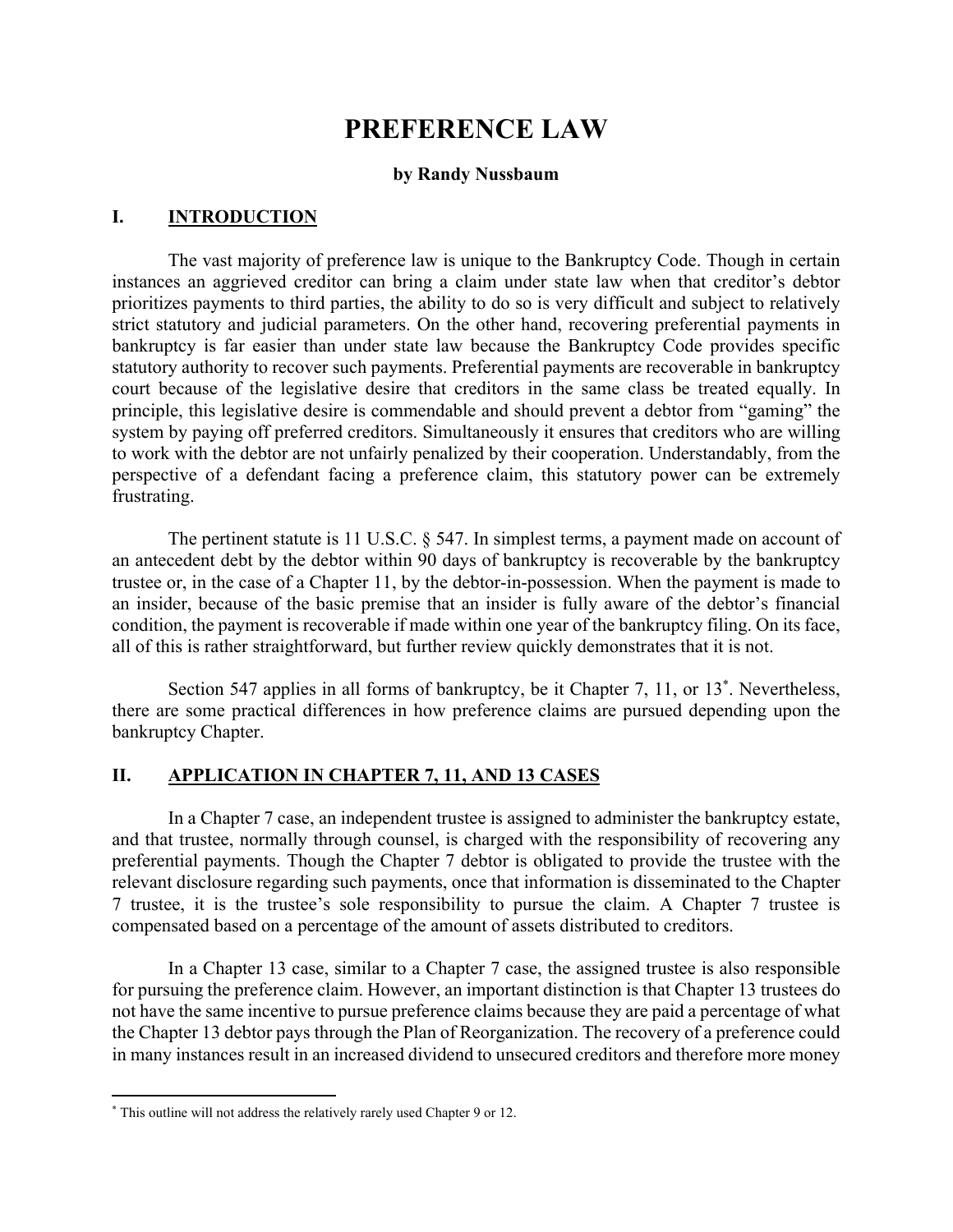for the trustee, but Chapter 13 trustees simply don't have the incentive or necessarily the inclination to devote substantial attention to such recoveries.

 As a result, it has been my experience that Chapter 13 trustees are less inclined to pursue such a recovery, and in many instances, if the Chapter 13 debtor is willing to voluntarily incorporate into the Plan payment in an amount sufficient to cover a significant portion of the preferential payment, the matter will not be pursued.

 This is not to suggest that a Chapter 13 trustee will not try to recover a significant preferential payment that was made by a Chapter 13 debtor, but a quick review of the bankruptcy docket and published opinions will confirm that Chapter 13 trustees normally are not participants in litigation of this type.

 In a Chapter 11, the debtor-in-possession has the statutory powers of a trustee and has the absolute obligation to creditors to recover any such amounts. In most cases, the debtor-inpossession will do so. Since the settlements are subject to Court approval, the ultimate disposition must be in the best interests of the bankruptcy estate and the creditors. In some Chapter 11 cases, the confirmed Plan will provide for an independent liquidating trust to recover such amounts. In many instances this makes sense because the debtor-in-possession is focusing on other aspects of the Chapter 11 and may not be the appropriate party to pursue any such recoveries.

 In certain instances, the Chapter 11 case does not justify the appointment of a separate entity to pursue the preferences and the debtor refuses to do so. In these cases, the debtor's inaction constitutes grounds for conversion, dismissal, or even the appointment of a Chapter 11 trustee to step in.

# **III. HOW PREFERENCES ARE PURSUED**

 Pursuing the recovery of a preferential payment requires the filing of a separate adversary proceeding. The trustee has the later of two years from the petition date or one year from the date of his/her appointment to bring the adversary complaint. In converted cases where the trustee is appointed in the second year, the trustee still has one year from being appointed to bring the adversary.

 The Bankruptcy Abuse Prevention and Consumer Protection Act of 2005 placed restrictions on when and where a debtor can pursue preferences. In a business case, the claim cannot be pursued unless the amount involved is at least \$6852 and when the claim is less than \$25,000, the action must be brought in the district in which the defendant resides. These specific changes were implemented, correctly, because, in multi-preference litigation cases, preference defendants would many times write nuisance value settlement checks because they could not afford the cost of defense or to travel to the district in which the action was brought. Since legal fees are not recoverable in preference litigation except in rare instances under a Rule 11 violation, limiting where preference litigation could be brought was the best solution to a rather inequitable situation.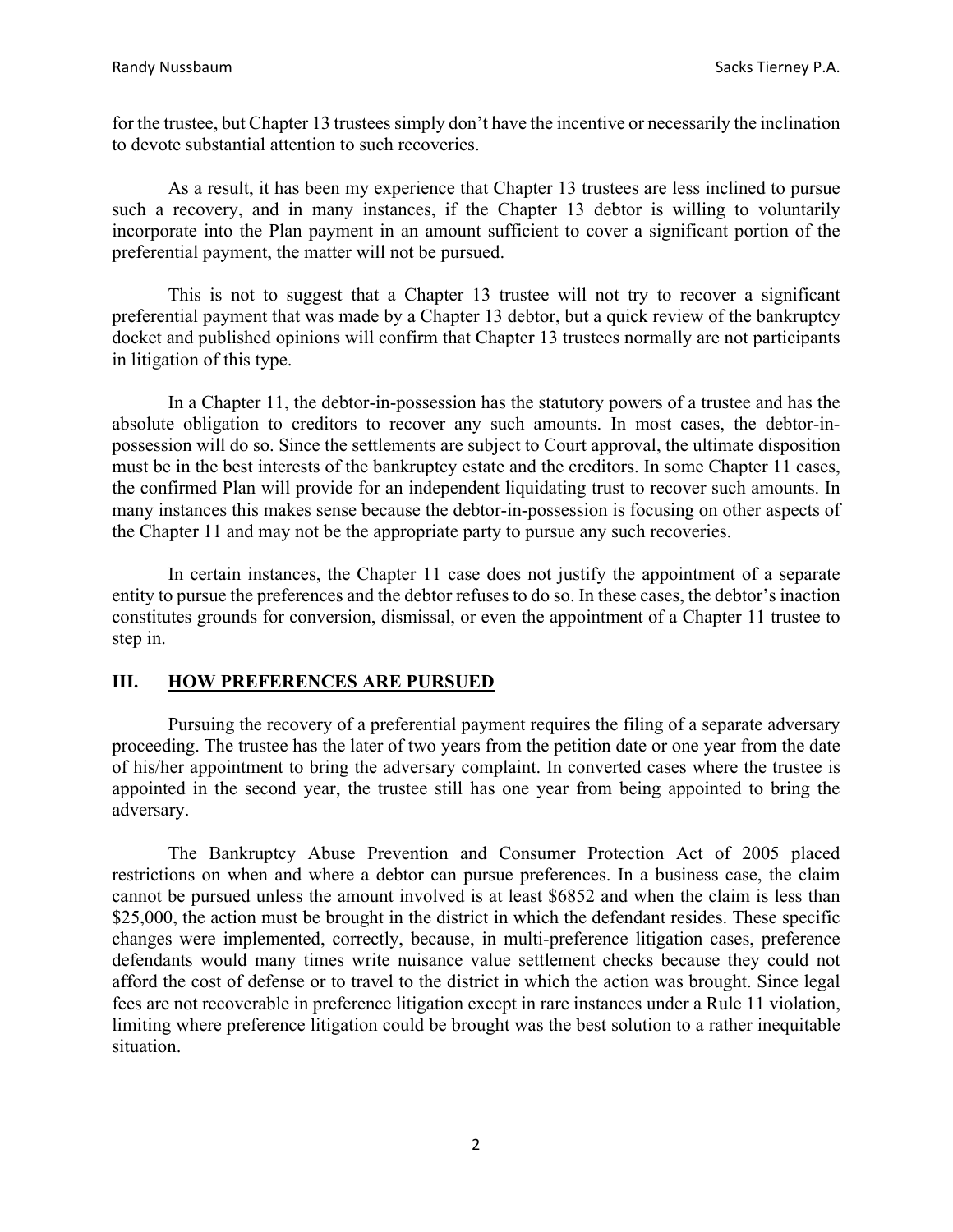## **IV. HOW TO DEFEND A PREFERENCE CLAIM**

 Certain payments made on account of an antecedent debt are not preferences based on Section 547(c). However, for purposes of this discussion, any position that could be advanced to defeat a preference claim will be identified as a defense.

## A. Insider versus non-insider

 What constitutes an insider is determined both by referring to the statutory definition of an insider found in Bankruptcy Code Section 101 (31) and through case law. It is up to judicial determinations as to when a potential defendant possesses all the requisite characteristics to still be an insider even though not specifically identified under the statute.

 The vast majority of the controversy revolves around non-statutory insiders for the obvious reason that it is relatively easy and straightforward to identify who or what falls within the purview of the statutory definition.

 Defendants who have been determined to be insiders even though their volition falls outside the statutory definition include:

- Both company that was spun off from debtor and company's owner, a friend of the debtor's principal, were found to be non-statutory insiders. *In re Bruno Machinery Corp*., 435 B.R. 819 (Bankr. N.D. N.Y. 2010).
- Corporation wholly owned by Chapter 7 debtor's father was non-statutory insider based on lack of arm's length transactions. *In re Smith*, 535 B.R. 374 (Bankr. D. Colo. 2015).Long-time accountants that assisted corporate debtor's management in concealing debtor's insolvency, thereby allowing debtor's insolvency to deepen, exercised sufficient control over debtor to qualify as non-statutory insiders. *In re TS Employment, Inc*., 603 B.R. 700, 703 (Bankr. S.D.N.Y. 2019).

 No hard and fast rules exist to differentiate an insider from a non-insider outside of the statutory definition. This of course makes sense when you use an example of an ex-spouse since certain ex-spouses would constitute an unequivocal non-insider, whereas other ex-spouses could very well possess certain knowledge and information which in certain instances elevates them to a party having far more "insider" information than even most statutory insiders. Whether a transferee is considered a non-statutory insider depends on the closeness of the relationship with the debtor and whether the transaction is truly arms-length. *In re The Village at Lakeridge, LLC*, 814 F.3d 993 (9th Cir. 2016).

#### B. Contemporaneous Exchange for New Value

 A potential debtor who engages in a contemporaneous exchange even the day before bankruptcy is not engaging in the type of activity that the Bankruptcy Code is designed to discourage and to rectify under preference law. If a third party is providing a contemporaneous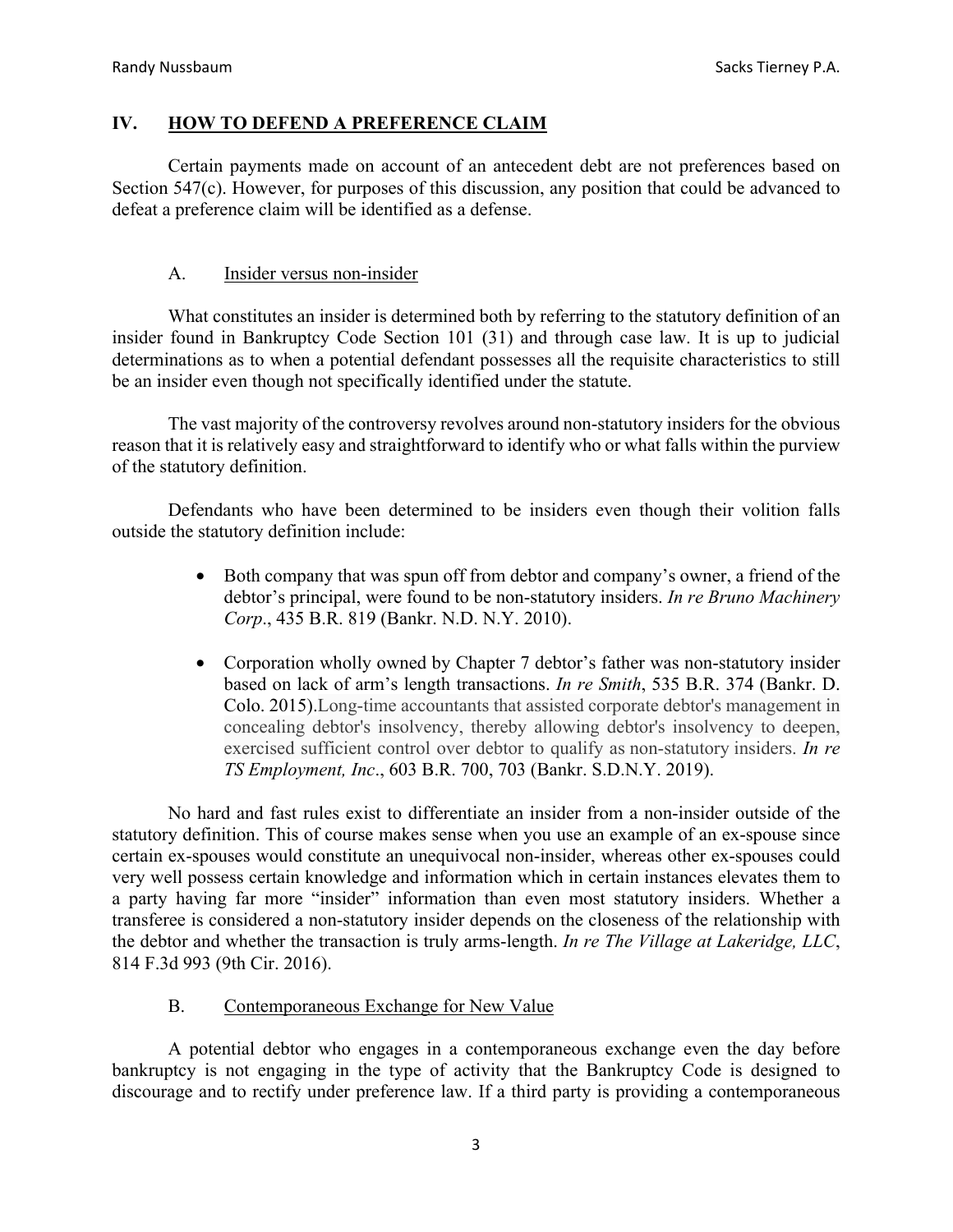exchange for new value equivalent to the payment being made by the debtor, this conduct is not offensive in any manner and is not prioritizing one creditor over another. The purpose of the contemporaneous exchange for new value defense is to encourage creditors to continue to deal with financially distressed debtors as long as their transactions involve true exchanges of equally valued consideration. Of course, this leaves to be determined what is a contemporaneous exchange. The critical inquiry in determining whether there has been a contemporaneous exchange for new value is whether the parties intended such an exchange. *In re Wadsworth Bldg. Components, Inc*., 711 F.2d 122, 124 (9th Cir.1983). The following are examples of what are considered to be contemporaneous exchanges.

- Fourteen-day delay in perfection was a substantially contemporaneous exchange, so long as the delay can be satisfactorily explained. *In re Marino*, 193 B.R. 907 (9th Cir. B.A.P. 1996), aff'd 117 F.3d 1425 (9th Cir. 1997).
- Payments to subcontractors from general contractors. *In re JWJ Contracting Co., Inc.*, 287 B.R. 501 (9th Cir. B.A.P. 2002).

Rents paid a few days after the first of the month are contemporaneous exchange for new value for purposes of exception to trustee's avoidance powers since statute requires only that payments be "substantially contemporaneous." *In re Garrett Tool & Engineering, Inc.*, 273 B.R. 123 (E.D. Mich. 2002).

- Additional labor, equipment, and materials that subcontractor provided, on unsecured basis, after receiving payment from general contractor debtor was in nature of contemporaneous exchange for new value. *In re Modtech Holdings, Inc.*, 503 B.R. 737, 751 (Bankr. C.D. Cal. 2013).
- Late rent which Chapter 7 debtor paid to its commercial landlord, in same month that rent was due (28 days late), was in fact substantially contemporaneous with new value that lessor provided in allowing debtor to occupy premises*. In re JS & RB, Inc.,* 446 B.R. 350 (Bankr. W.D. Mo. 2011).
- C. Ordinary Course Payments

 The law has evolved over the years in favor of the preference defendant. Currently, a defendant can either argue that the payments made by the debtor were in the ordinary course pursuant to industry standards or the payment was within the ordinary course based upon the past dealings between the debtor and the payment recipient. Without question, allowing either of these defenses to defeat a preference claim shows that a creditor is not at risk of receiving a prebankruptcy payment if the payment is consistent with what that party had been receiving over an extended period or was within industry standards. Not surprisingly, both the prior course of business defense and the consistency with industry standards defense are regularly litigated.

 For example, if the debtor ordinarily paid the creditor 20 days from the billing, but the industry standard is that the payment would be made within 30 days and the debtor then makes a payment to the creditor 38 days after the billing, would this payment be preferential? A review of the case law does not provide specific guidance, though as a general proposition, the Bankruptcy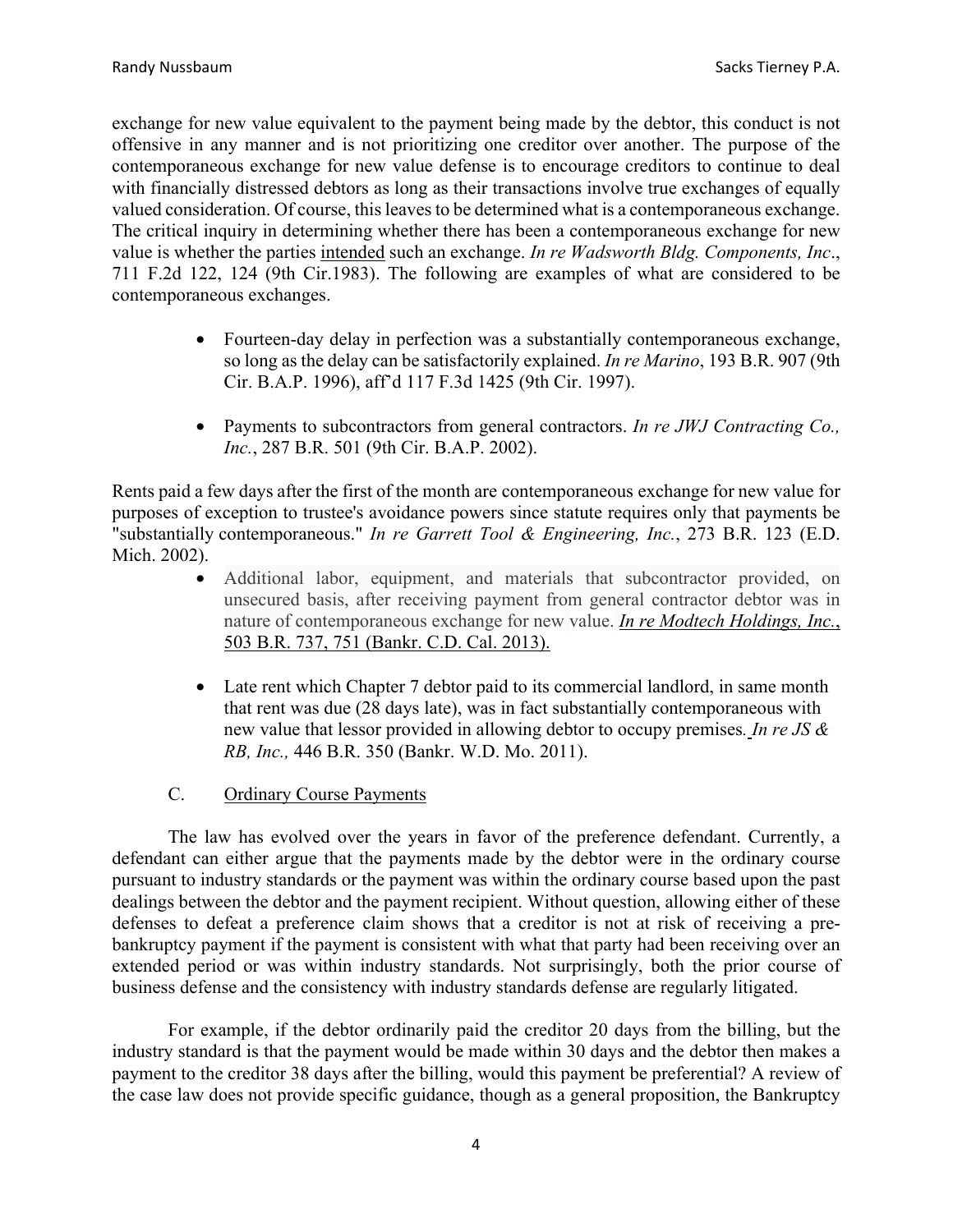Court is normally trying to ascertain whether the payment really was preferring one creditor over the others and whether the payment is inconsistent with the general course of dealings between the parties over an extended period or what is normal in the industry.

#### D. Subsequent New Value

 It is not unusual in many instances for a debtor making a large payment on account of even past due debts to convince the third-party creditor to extend additional credit to the debtor in the form of services or product. When that occurs, because it is inherently unfair for that creditor to then not get paid for the new value extended while having to return what may have been paid within the preference period, the Bankruptcy Code normally allows a creditor to set off the amount of new credit extended after the preferential payment for equitable reasons. As a practical matter, in such instances, the creditor is not receiving any type of benefit because if the creditor receives \$20,000 on account of an antecedent debt right before bankruptcy and then extends \$20,000 of credit to the debtor shortly thereafter, the creditor is out the same \$20,000 that it would have been if it had never received the preferential payment.

#### E. Debtor was Solvent

 If you can prove the debtor was solvent when the payment was made, the payment would not be a preference.

#### F. Preference Standard Under the Small Business Reorganization Act (SBRA)

Under SBRA, the trustee can only pursue such a claim

…based on reasonable due diligence in the circumstances of the case and taking into account a party's known or reasonably knowable affirmative defenses under  $(c)$ ….

# **V. UNUSUAL ISSUES IN PREFERENCE LITIGATION**

#### A. The Danger of Involuntary Cases

 For reasons that are not totally clear, often little attention is paid to the impact on a creditor pursuing an involuntary debtor when that creditor has received payments on account by the debtor. This may be the result of involuntary cases rarely being brought or simply an ignored topic. Nevertheless, it's definitely worth considering.

 Normally, an involuntary petition is filed in that rare instance in which the petitioning creditor or creditors have determined that the debtor is insolvent and is disposing of its assets. If an involuntary petition is granted, then a trustee is appointed to administer the bankruptcy estate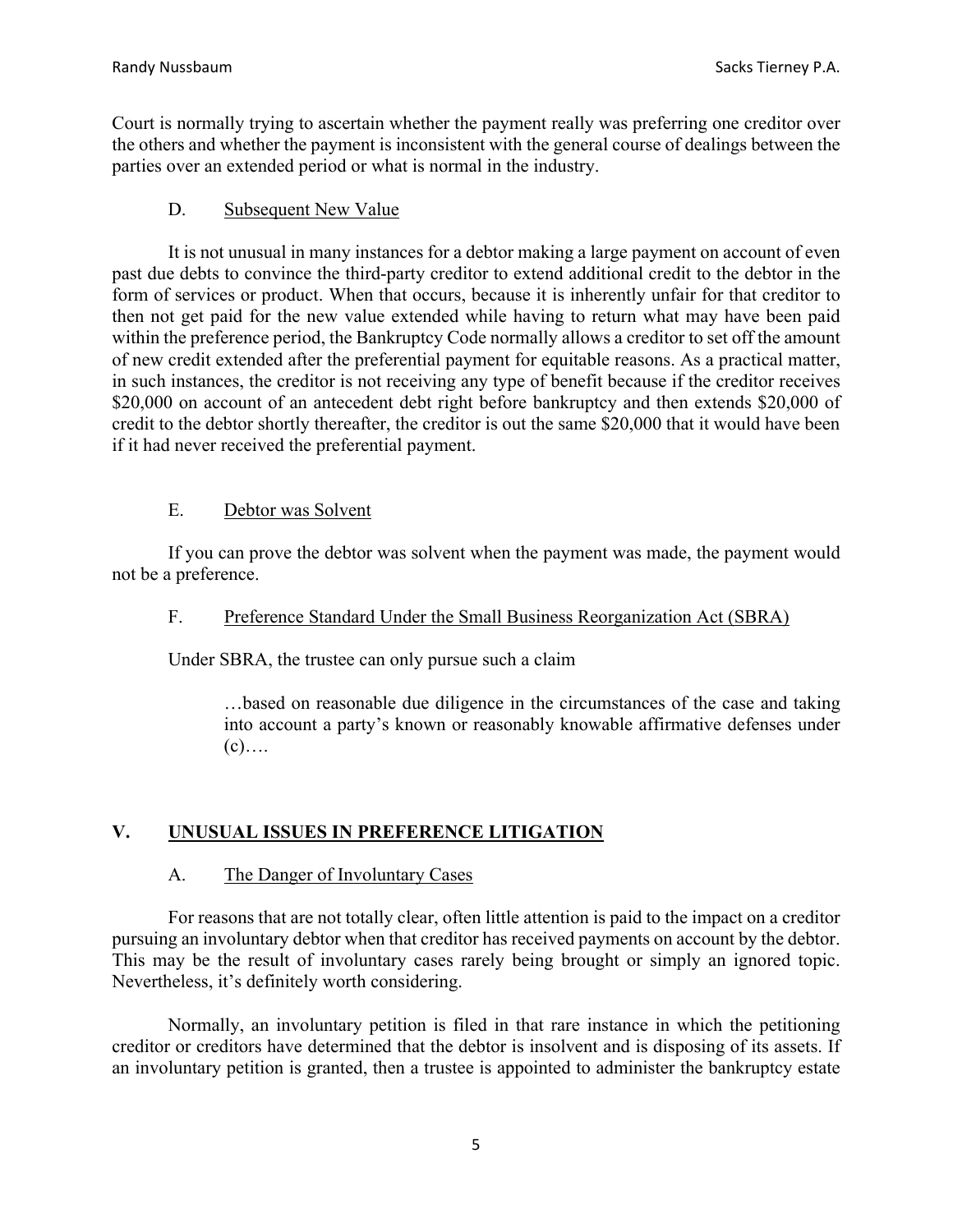and the offensive payments come to a grinding halt. Once the monetarily irresponsible party is in bankruptcy, the petitioning creditors can then participate in whatever is available in the estate.

 A petitioning creditor needs to conduct proper due diligence before ever participating in an involuntary filing. Such an action should never be brought unless the petitioning creditor engages in an in-depth analysis of all payments that may have been received within 90 days of the involuntary bankruptcy filing. Determining whether an involuntary bankruptcy would be beneficial to the creditor or creditors requires a complex calculation as to what that creditor may have to relinquish in return for what that creditor may ultimately receive. If a creditor's exposure on preferential payments is a nominal amount of a few thousand dollars, but its overall claim is half a million dollars, deciding whether to bring an involuntary bankruptcy is probably relatively easy. In instances in which hundreds of thousands of dollars may have flowed to the petitioning creditor within 90 days of bankruptcy, that creditor must engage in a mathematical calculation, while also utilizing clairvoyant powers to determine whether it is better having to return a certain amount already in its pocket versus an indefinite recovery in the bankruptcy case.

## B. Domestic Relations Claim

 The Bankruptcy Code, Section 547(c)(7), provides that a debtor's domestic support obligations are not preferential. The broad scope of the pertinent statute can lead to certain gamesmanship by friendly husbands and wives who are divorcing, but also trying to maximize bankruptcy exemption planning. For example, if a husband writes a check to his ex-wife for \$50,000 right before he files for bankruptcy protection because he needs to pay a priority and nondischargeable debt and he wants to make sure his trustee doesn't grab that money, are there any circumstances in which such a payment can be reversed? The case law is fairly vague in this area, though in those rare instances in which the court concludes that the payment was only made for improper purposes, the payment was successfully challenged. See the following cases:

- $§$  547(c)(7) does not apply to exclude avoidance of debtor's payment of residence expenses such as a mortgage, taxes, insurance, improvements, repairs, and maintenance where divorce did not specifically obligate ex-spouse to make those payments. *In re Raynor*, 2008 WL 2487867, at \*3 (Bkrtcy.D.Neb.,2008)
- SNAP benefits that Chapter 7 debtor received prepetition qualify as support of debtor's children, but debtor's obligation to the state for overpayment of such benefits did not retain its character as support obligation, and state could collect since overpayment excepted from avoidance under  $§ 547(c)(7)$ . *In re Halbert*, 576 B.R. 586 (Bankr. N.D. Ill. 2017).
- The attorney's fees incurred by debtor's former spouse in protecting her child support award were nondischargeable as a domestic support obligation under  $\S$  547(c)(7) and therefore not collectable. *In re Johnson*, 445 B.R. 50 (Bankr. D. Mass. 2011), amended in part, No. 09-19214-JNF, 2011 WL 1467913 (Bankr. D. Mass. Apr. 18, 2011).
- C. Tax Claims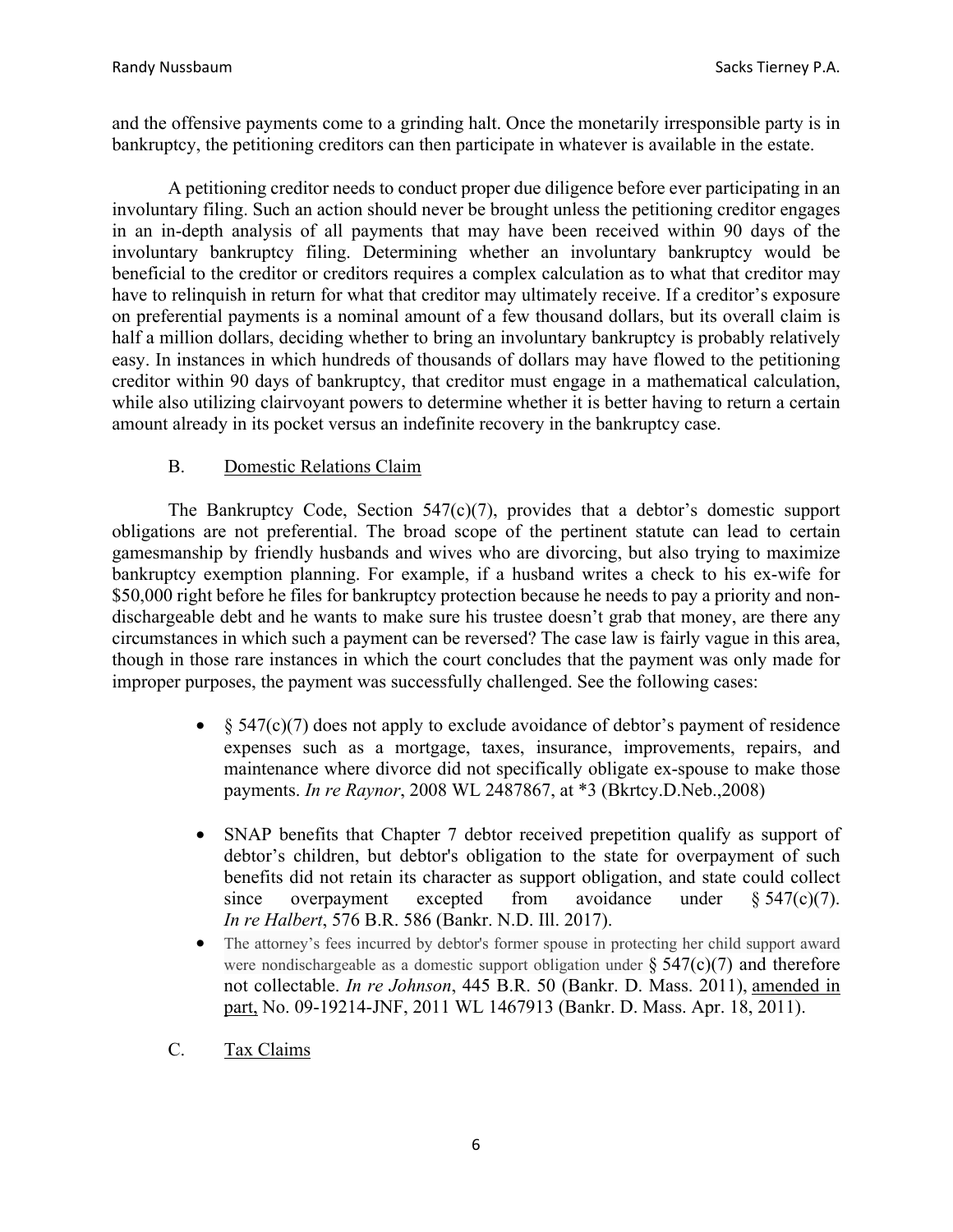Debtors facing non-dischargeable tax claims who may have available funds to pay them don't want to see those payments reversed. However, in certain instances, the debtor cannot wait to file for bankruptcy and therefore has to do so in the face of such payment. Unlike the provision regarding domestic relations orders, the preference exception for tax payments was not enacted.

 If the debtor can't wait more than 90 days before filing for bankruptcy, the debtor should not make such a payment unless the payment is also entitled to priority. If it is, then since it would normally be paid in advance of all other creditors, some trustees will not bother to try to seek recovery of the amount. However, the case law is not totally clear, and some decisions allow such a recovery, while others do not, depending on the specific amounts involved and whether the money that may be recovered from the taxing authority may have to be shared with other priority creditors or for administrative purposes.

 Although there is no preference defense for tax payments, Section 547(a)(4) does provide some guidance. That Section provides that for the preference purposes "a debt for a tax is incurred on the day when such tax is last payable without penalty, including any extension." Simply put, this definition guides as to when a tax debt qualifies as an antecedent debt for purposes of a preference action.

# D. When is the Payment Actually Made?

 Actual money rarely changes hands anymore in today's society. Therefore, it can be complicated and confusing to determine exactly when the recipient actually receives the payment. Because preference law is absolute in that a payment that is received 90 days and one minute from when the debtor files for bankruptcy is not a preference, but a payment received one minute within the 90 days is a preference. Determining when the money is actually in the third-party creditor's hands is crucial.

 The Court looks at the ninetieth (90th) full day in determining whether the payment was received within 90 days of the bankruptcy filing. In simplest terms, if the debtor files first thing in the morning and the payment is received by the recipient at 11:59 on the ninetieth day, even though technically more than 90 days may have passed from the time of the filing until the receipt of the payment, the payment is still preferential. On the other hand, if the recipient shows that the actual payment was received in the recipient's account at 12:01 a.m. on the ninety-first day, the payment is not preferential.

# E. Collectability Issues

 In many cases, the recipient of the alleged preferential payment received the payment because it was applying pressure on the debtor due to economic necessity or because the debtor recognized that the creditor could not withstand the loss of the payment. From the onset, a party pursuing a preference claim has to devote substantial attention to this analysis because if the recipient truly has limited resources, no public purpose is served by either putting that entity out of business or forcing it into bankruptcy.

# **VI. DEBTOR'S STRATEGIES**